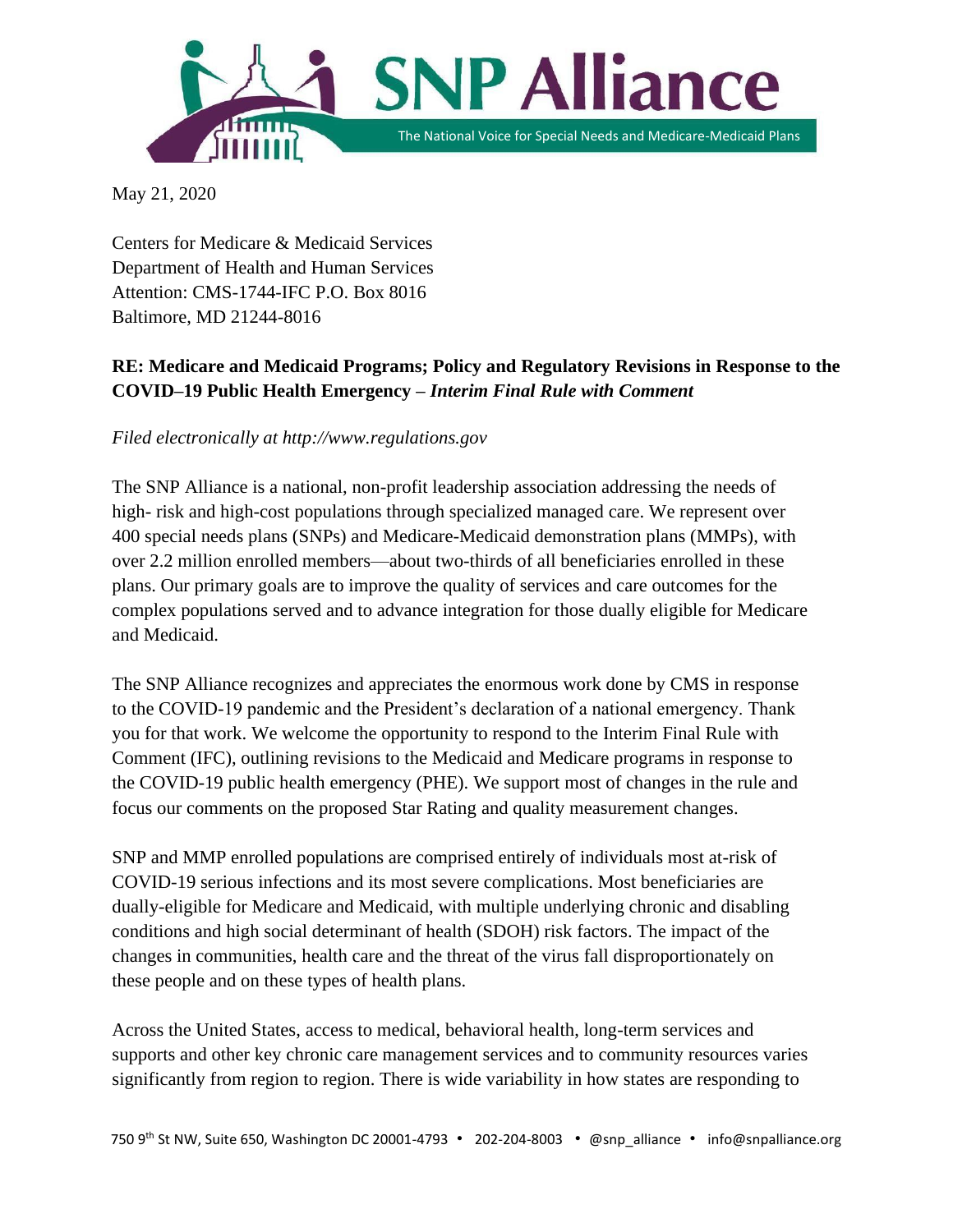the public health emergency (including timing of reopening state economies, availability of public transportation, food supplies, and other community resources)—all of this has the most negative impact on vulnerable populations. These external changes also substantially impact performance on healthcare quality measurement.

We engaged with our plan members through in-depth discussions to better understand the impact of the PHE on beneficiaries, providers, and plans and to analyze the potential impact of the IFC. We observe a potential outsize impact on SNPs, particularly smaller special needs health plans serving the most vulnerable beneficiaries. We are concerned about unintended consequence of IFC changes to MA quality measurement rules. One concern is that some plans may have to curtail supplemental benefits due to loss of quality bonus payments. These supplemental benefits have been shown to be important to beneficiaries. They are key to providing enhanced care management approaches within their Models of Care. In a worstcase scenario, these plans may no longer be financially viable.

We recognize these are extraordinary times. Everyone is stretched to respond to needs and resource constraints. We have taken into consideration the important goals of reducing burden on providers and on CMS, while also trying to maintain balance/fairness, equity, accuracy, and utility goals for quality measurement under the Medicare and Medicaid programs.

In this spirit, we provide comments on the Star Rating proposed IFC changes (FR pages 19269 – 19275) and offer five recommendations:

- 1) **Provide a way to recognize evidence of plan performance improvements achieved since last year's 2020 Star Ratings (by accepting MY 2019 service data).**
- 2) **Maintain the 2020 Star cut point thresh holds for HEDIS and CAHPS measures for the 2021 Star Ratings.**
- **3) Hold harmless plans serving the most vulnerable, from unintended consequences of the IFC changes made mid-course, and recognize unique measurement issues of SNPs.**
- 4) **Use the Health Outcomes Survey (HOS) for information and analysis. Move measures generated from HOS to the Display Page.**
- 5) **Suspend changes to HEDIS and CAHPS Star measure weight changes maintaining weights that were applied in 2020 Star Ratings, and suspend progression for new or returning measures, delaying progression for two years.**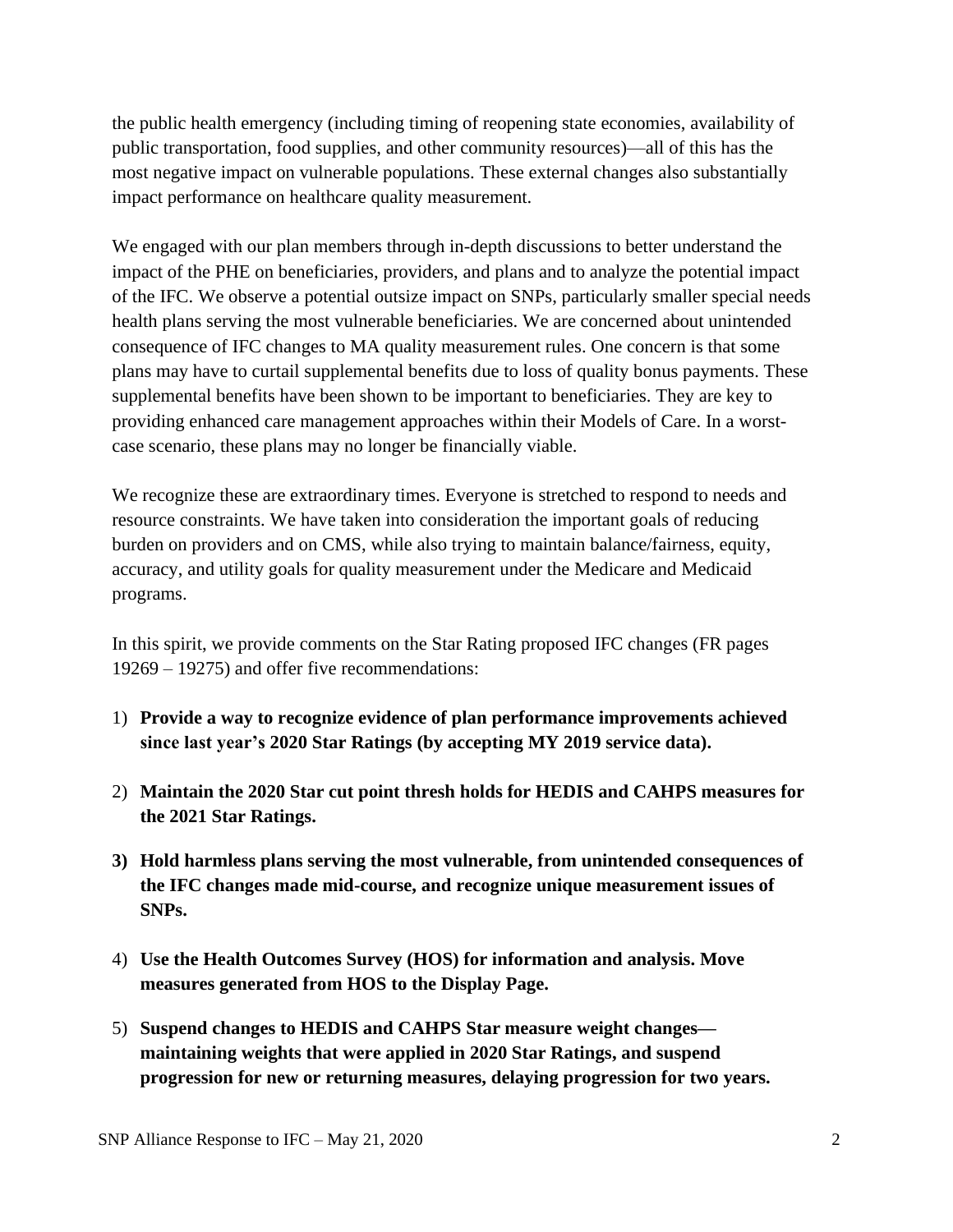We provide additional detail on each recommendation:

### **1.) Provide a way to recognize performance improvement made since 2020 Star Ratings.**

The IFC proposed modifying the calculation of the 2021 Part C and D Star Ratings by replacing the measures calculated from HEDIS and CAHPS with last year's values from the 2020 Star Ratings. The reasons given were to avoid collecting information from providers during this time and to reduce burden on the Agency. The IFC states that "measure scores and Stars do not fluctuate significantly year to year." This statement is not consistent with information we are receiving from our SNP and MMP member health plans.

Several plans report having spent significant effort on improvement around HEDIS and CAHPS measures in 2019 and early 2020 toward receiving a higher Star rating in 2021. These efforts had been producing better results, based on complete or nearly complete data collection and measure calculation prior to the IFC issued on April 6, 2020. They base this on the assumption that 2020 cut points would be carried forward for these measures and on additional modeling of predicted results.

Plans followed previous CMS quality measurement rules (underway up to April 6, 2020) in good faith. They ask for a way to provide these data to CMS and have this information reflected in performance reporting. They note that NCQA, the measure steward for HEDIS measures and many States have adopted the "better of the two" policy for Medicaid and commercial plans on HEDIS measures for quality measurement and reporting programs. NCQA guidance reads: *For commercial and Medicaid plans reporting to NCQA, for measures reported using the hybrid methodology only, we will allow plans to report their audited HEDIS 2019 hybrid rate if it is better than their HEDIS 2020 hybrid rate as a result of low chart retrieval.* This demonstrates the workability of this approach.

In our discussions, plans pointed out that not all HEDIS Star measure calculations require collection from medical charts. The four HEDIS administrative measures can be completed with claims and supplemental data that is collected year-round. Further, some plans explained they did not have trouble accessing medical records electronically and performing chart extraction to complete their HEDIS medical record review, as these 2019 data were nearly all transmitted before the IFC announcement. They report that since providers postponed elective procedures and non-urgent visits, clinics were updating records and continued to provide transmittals to the health plan. Plans request that CMS receive and recognize these 2019 service year HEDIS data and would like to have this information reflected in performance reporting.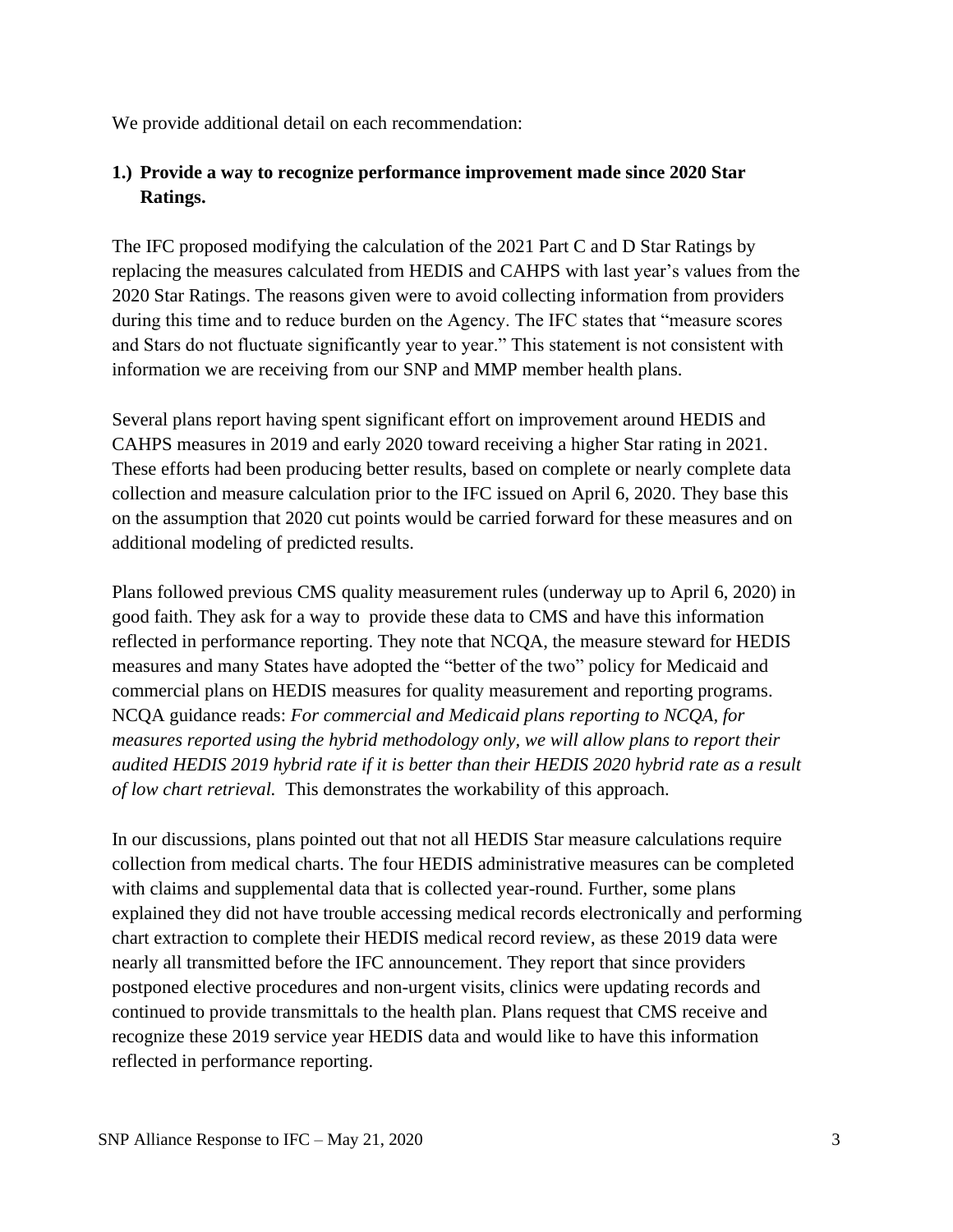We also are aware that providing an avenue for consideration of actual 2019 performance will help decrease the number of requests for reconsideration submitted to CMS by health plans following Star rating calculation and reporting. This post-Star measurement CMS review and appeal process places a high burden on the Agency—so we are trying to offer options to help diminish the number of plans that might request this process.

Recognizing these considerations, two alternative approaches are offered. We believe option A would be the preferred approach.

OPTION A: Consistent with NCQA's guidance to Medicaid and commercial health plans, *allow Medicare Advantage plans to submit the better of the two years' data* for HEDIS measures. This should at least be considered for the four administrative HEDIS measures where calculations do not require medial record review (Breast Cancer Screening, Osteoporosis Management in Women who had a Fracture, Rheumatoid Arthritis Management, Statin Therapy for Patients with Cardiovascular Disease).

These measures are also used in the Improvement Measure calculation and in the CAI adjustment, so if we can use actual 2019 service year data without burden on providers, the results will more accurately reflect actual performance and guide these adjustments. This would also avoid extra burden on SNPs where they need to report HEDIS measure results to the State and to CMS. Having to calculate HEDIS measures using two different service year data sets could be burdensome for plans with a high proportion of duallyeligible members. This provides some consistency across approaches between Medicare and Medicaid—better alignment of quality measurement for dually eligible beneficiaries remains an important goal. CMS has already reviewed last years' data for plans that will use their measurement results from 2020 Star ratings and would not need to do so again. Since only a portion of health plans would submit service year 2019 data for review, hopefully the burden on the Agency would be lessened.

CMS could ensure that plans that stopped collecting data after CMS' April 6th announcement are not disadvantaged, by providing a hold harmless provision to these organizations. We have offered a hold harmless provision specific to SNPs and MMPs in the next recommendation, but an additional provision could be applied for all MAOs.

OR

OPTION B: If plans could not submit 2019 HEDIS data, then provide *an additional onetime "demonstrated performance adjustment factor"* (add-on coefficient) to be applied after CMS' calculation of each plan's overall Star level rating. This would allow plans that can demonstrate improvement using 2019 service year data as compared to 2020 Star Ratings (using 2018 service year data), to present these data to CMS for consideration for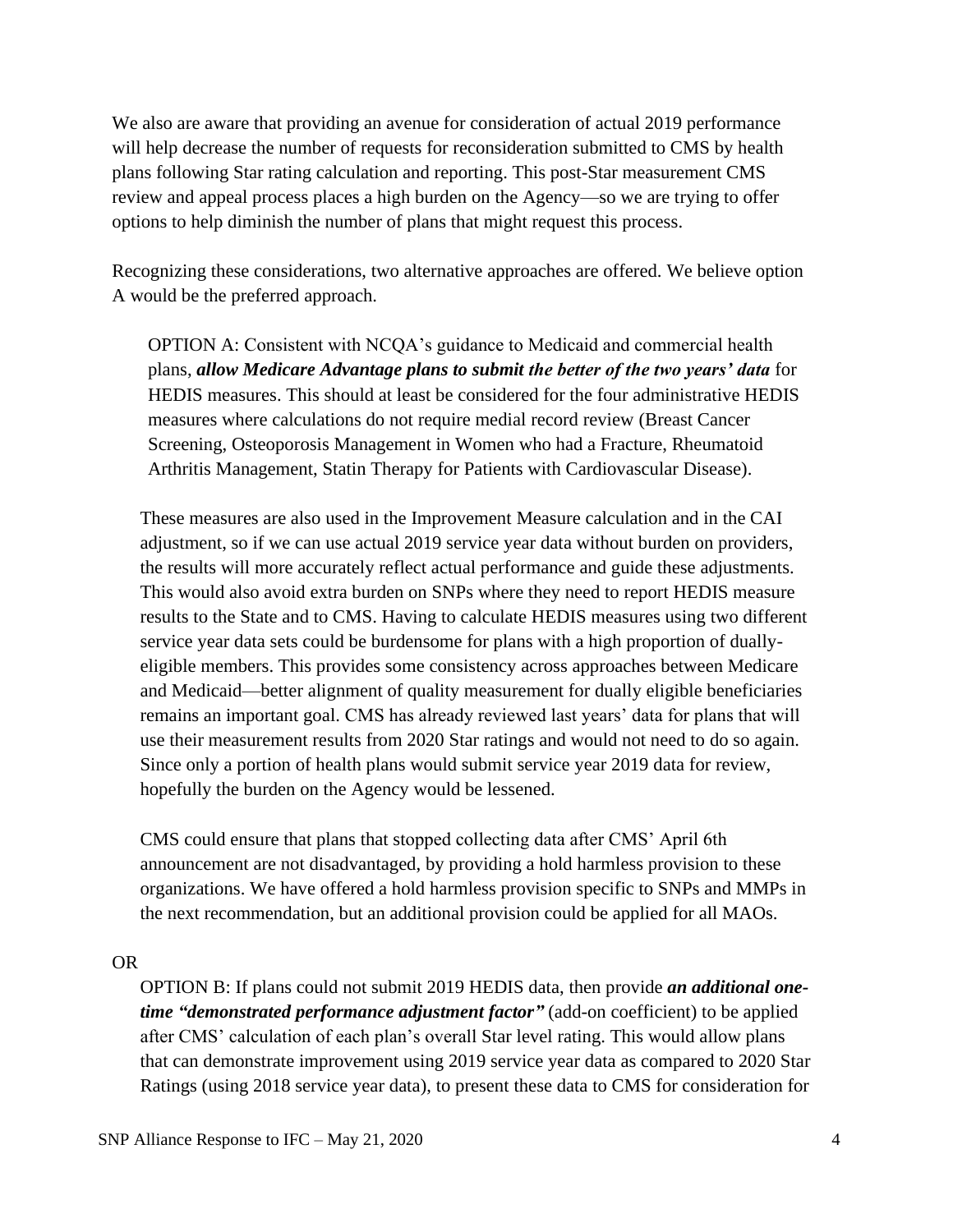a one-time adjustment to be applied. Plans would apply and present evidence that 2019 service data and measurement results would have demonstrated improvement in their 2021 Star ratings, had existing rules and guidance been followed. We recognize that CMS could use its "good cause" exception authority to establish a process for this onetime adjustment as given to them and HHS under the PHE—as they have used to issue the IFC on April 6. These extreme and uncontrollable circumstances which are affecting the entire country provide justification.

### 2) **Maintain the 2020 Star cut point thresh holds for HEDIS and CAHPS measures for the 2021 Star Ratings.**

With so many unknowns, it is important to build some stability into the 2021 Star measure ratings. We recommend that *CMS maintain the 2020 Star cut point thresh holds* for the HEDIS and CAHPS measures—and consider also maintaining the 2020 cut points for the other remaining measures. HEDIS and CAHPS measures make up a substantial portion of the total Star measures, therefore burden on CMS and on the plans would be reduced. Under these extraordinary times, we believe that new cut point thresh holds would not have to be calculated by CMS. Health plans will know now what the benchmarks are and can turn their attention and resources to current service, measurement, and data issues arising in 2020 given the PHE.

# **3) Hold harmless plans serving the most vulnerable from unintended consequences of the IFC changes made mid-course and recognize unique measurement issues of SNPs.**

*Hold SNPs Harmless -* We are concerned that health plans with the most compromised and vulnerable populations may be disproportionately affected. Given the potential for plans with the highest proportion of vulnerable populations to be more profoundly impacted, we recommend that CMS *hold harmless* plans serving the most vulnerable, by ensuring that these plans' *overall Star rating will not fall below their 2020 rating*. This would provide some reassurance for them during this difficult time.

We recognize the impact can be very severe on smaller plans serving the most vulnerable beneficiaries. If these plans lose their quality bonus payment and rebate dollars next year arising from IFC changes in Star measurement methods and the external factors from the PHE, it will impact what they can offer to these vulnerable populations in supplemental benefits and enhanced care. These SNPs are already performing substantial adjustments in operations, such as weekly check-in calls with their members, providing meals or essential groceries via home delivery, enhancing members' access to telephone technology, redeploying staff to increase remote support access, and making personal protective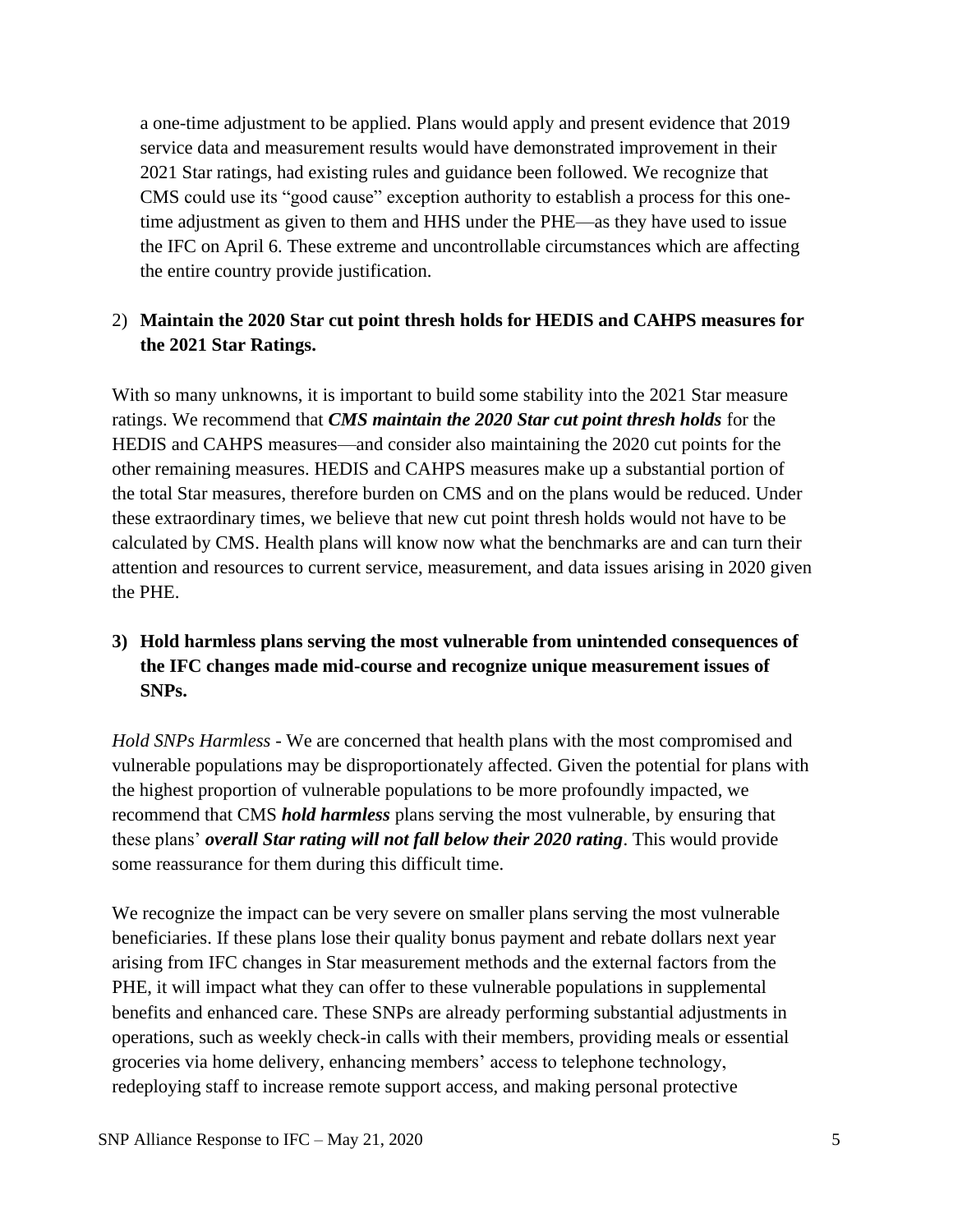equipment available. We do not want to see these plans be forced to make decisions to restrict or curtail supplemental benefits during these PHE times. Furthermore, the impact seems likely to extend into next year. As plans consider their 2021 bids and take into account the financial implications of COVID-19—on costs of care, plan operations, and potential loss of quality bonus payments—they may need to curtail what they can offer beneficiaries. In the worst-case scenario some plans might be forced to cease operations. Many of these smaller plans have focused for decades on the elderly, disabled, and low-income populations and have developed models of care that work to connect medical, behavioral health, and longterm services and supports. We need this work and these plans to continue.

*SNP-Specific Care Management Measure -* There are also SNP-specific measurement issues pertaining to data being collected this year. For example, the SNP Care Management measure which is defined as *the percentage of SNP members who had a health risk assessment (HRA) during the year*. The inability to conduct face to face visits and challenges with reaching vulnerable members is impacting the ability of plans to complete HRAs within the 365-day window. Plans are encountering the following issues: lack of phone lines/phone access, prohibition of entering nursing homes to conduct face to face visits, and beneficiary limitations around technology (e.g. smart phone, iPad) and sensory function (e.g., hearing impairment) which restricts ability to conduct the HRA remotely. Plans are re-working their HRA processes, but this takes time. They request and we support CMS implementing an *additional grace period of 90 days for HRA completion* during the time of this pandemic to reach beneficiaries and request participation in the assessment. Until the threat of contagion is removed and access to technology is more abundant to allow for alternative ways to conduct the HRA, this seems a reasonable request.

### 4) **Use the HOS for information and analysis only. Move measures generated from HOS to the Display Page for Star Ratings 2022, 2023 and 2024.**

The Health Outcomes Survey (HOS) measures are problematic, particularly during this public health emergency period. We recommend CMS *move the HOS-generated Star measures to the Display Page.* 

Particularly the HOS longitudinal measures, such as "Maintaining or Improving Physical Health" (PCS) and "Maintaining or Improving Mental Health" (MCS,) are likely to be severely compromised by the impact of COVID-19. These self-report measures ask the beneficiary if he/she has maintained or improved his/her physical or mental health. The responses are compared to what that person reported two years ago. The methodology of HOS in surveying and sampling among beneficiaries involves a two-year look-back timeperiod. *COVID-19 would make conclusions invalid or highly suspect for data* collected in 2020 when compared to 2018, and likewise call into question data collected in 2021 that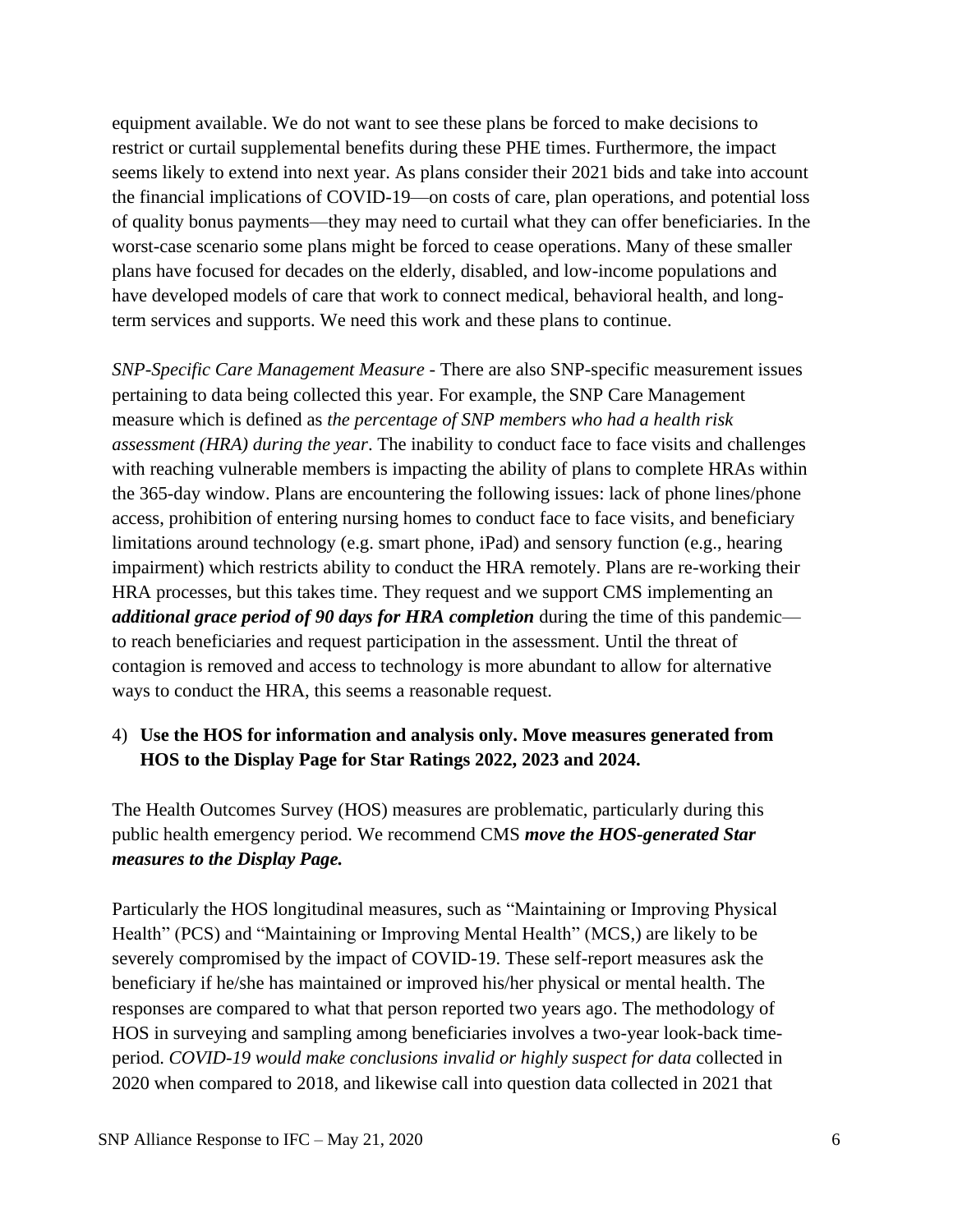would be compared to 2019—to the extent the impact on communities and providers of the PHE continues. Likewise, since HOS survey data collected this year would be compared to 2022 responses by beneficiaries, the implications continue into subsequent measurement years, as the table below shows.

| <b>Health Outcome Survey Cohort Survey Timeframe &amp; Measurement Reporting</b> |                                      |                                              |                                                         |
|----------------------------------------------------------------------------------|--------------------------------------|----------------------------------------------|---------------------------------------------------------|
| <b>Cohort</b>                                                                    | <b>Baseline Collection</b><br>(Year) | <b>Follow Up</b><br><b>Collection (Year)</b> | <b>Performance Measurement</b><br>Data Available (Year) |
| 23                                                                               | 2020                                 | 2022                                         | $2023*$                                                 |
| 22                                                                               | 2019                                 | 2021                                         | $2022*$                                                 |
| 21                                                                               | 2018                                 | 2020                                         | $2021*$                                                 |
| 20                                                                               | 2017                                 | 2019                                         | $2020*$                                                 |
| 19                                                                               | 2016                                 | 2018                                         | 2019*                                                   |

Postponement of HOS until later this summer of 2020 will not address the issue.

The longitudinal measure results from the baseline or the follow-up year where CMS' methodology would compare beneficiary response during PHE-impacted year(s) to non-COVID years introduces enormous bias. We have seen that the impact of the PHE is highly variable from one geographic region to another, and bias is also introduced when comparing the population most vulnerable to COVID-19 with a healthier population. These environmental and contextual issues cannot be ignored.

Other measures that draw from the HOS survey (e.g. the "Effectiveness of Care" measures such as Improving Bladder Control, Monitoring Physical Activity, Reducing the Risk of Falling), will also be affected by the pandemic. We recommend that CMS move these HOS/HEDIS measures to the Display Page as well for Star Ratings 2022 and 2023.

We do recognize, however, that HOS survey data are used for other purposes (in addition to serving as the source data for several measures in the MA Star measure set)—such as to calculate risk levels for the frailty adjustment factor for FIDE-SNPs when comparing to the risk levels of PACE populations.

Therefore, we recommend that the *HOS survey be conducted for these other purposes in 2020, 2021 and 2022, and that CMS use these data to conduct expanded analysis.* If the HOS samples are representative, survey data could be used as one source to inform CMS, plans, beneficiaries, policymakers, and other stakeholders about the impact of COVID-19. Expanded analysis by special population subgroup could be conducted to help reveal where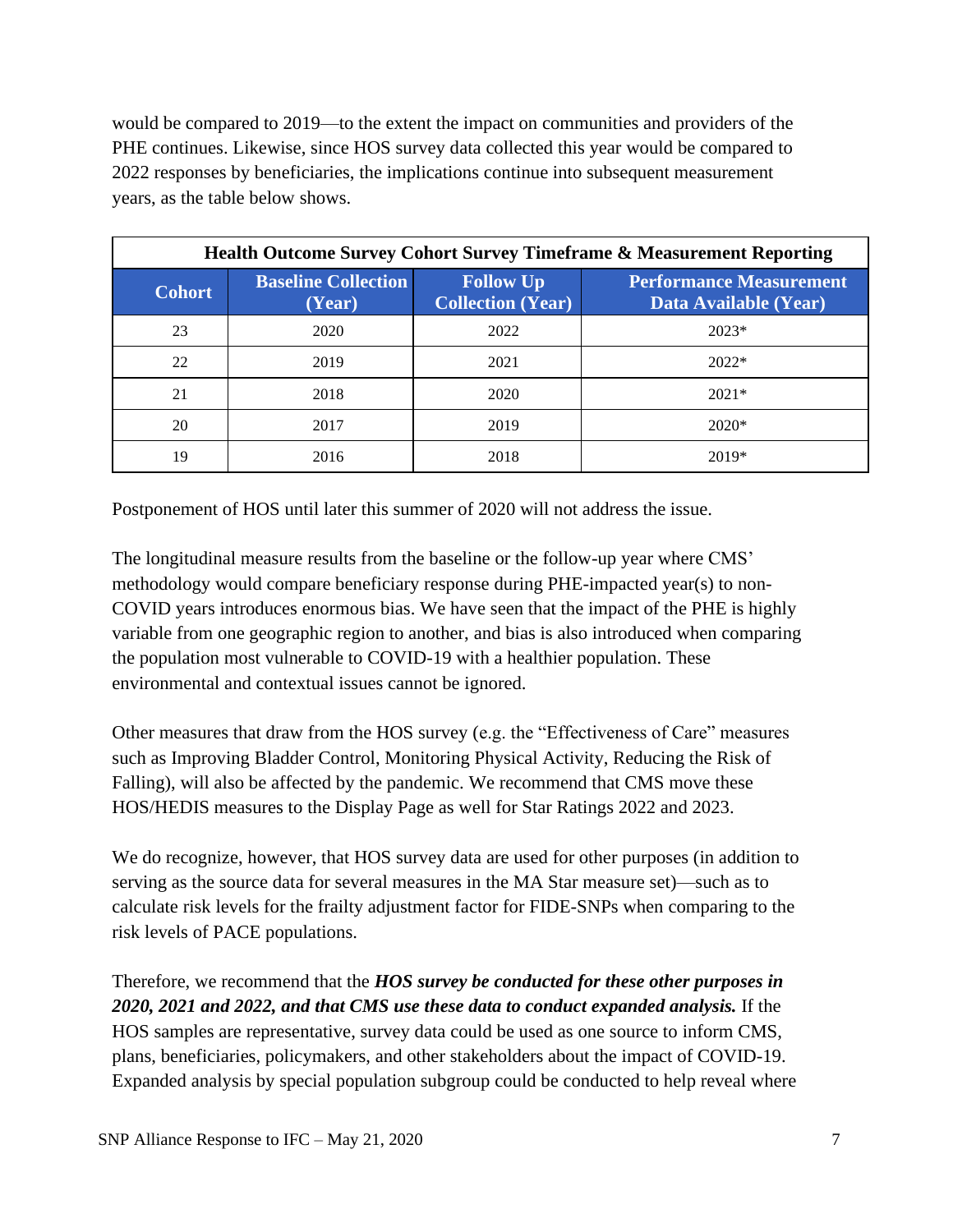the negative effects of the PHE were/are especially pronounced. These HOS data, collected during these aberrant years, will help reveal the impact by beneficiary subpopulation. We have already seen in other public health data the outsized impact of the corona-19 virus on African American, Latino, and low-income populations. We might reasonably predict that some of these disparity results will also be revealed in HOS survey results. Such variables and environmental factors must be taken into account in any use of the data.

We believe analyses will reveal that HOS results from data collected in 2020, 2021 and 2022 will not be consistent with past years. We predict there will be variability by region or by population with more negative results among subpopulations with high social risk, disability, low-income, or dual eligible status. We point to the need for this kind of more granular analysis to interpret survey results.

For these reasons we recommend that *HOS data not be used in the MA Medicare Stars ratings for 2022, 2023, and 2024. The measures could be calculated, but for analysis and information only.* The information would be provided to each plan and CMS would provide both overall plan distribution as well as enhanced analysis around subgroups of diverse, lowincome, disabled and dually eligible populations. We recognize such work will require time to properly conduct the analysis and present findings for stakeholder input.

The HOS measures would therefore be *moved to the Display page for 2022, 2023, and 2024* Star ratings. We recommend that they not be included in the overall Star measure results for these three years. Especially during this time and given the measurement specifications and methodology, it is crucial that these changes be made—the external PHE factors and population disparities must be taken into account or the entire validity of the measurement system is called into question.

We have previously provided extensive analysis around the limitations of the HOS survey and methods as applied to the most vulnerable populations. When the impact of the PHE has subsided and is better known, and when there is capacity in the Agency and within stakeholder groups, we recommend a different instrument and methods be used in the MA Medicare Stars program where the health plan actions can be strongly correlated to the selfreport outcomes. See: [SNP Alliance Health Outcomes Survey White Paper.](http://snpalliance.org/media/1277/snpa-paone-hos-white-paper-final-dec-2018.pdf)

**5) Suspend changes to HEDIS and CAHPS Star measure weight changes maintaining weights that were applied in 2020 Star Ratings, and suspend progression for new or returning measures, delaying the progression for two more years.**

It is not prudent to use old service year data and prior Star measure results and then go ahead